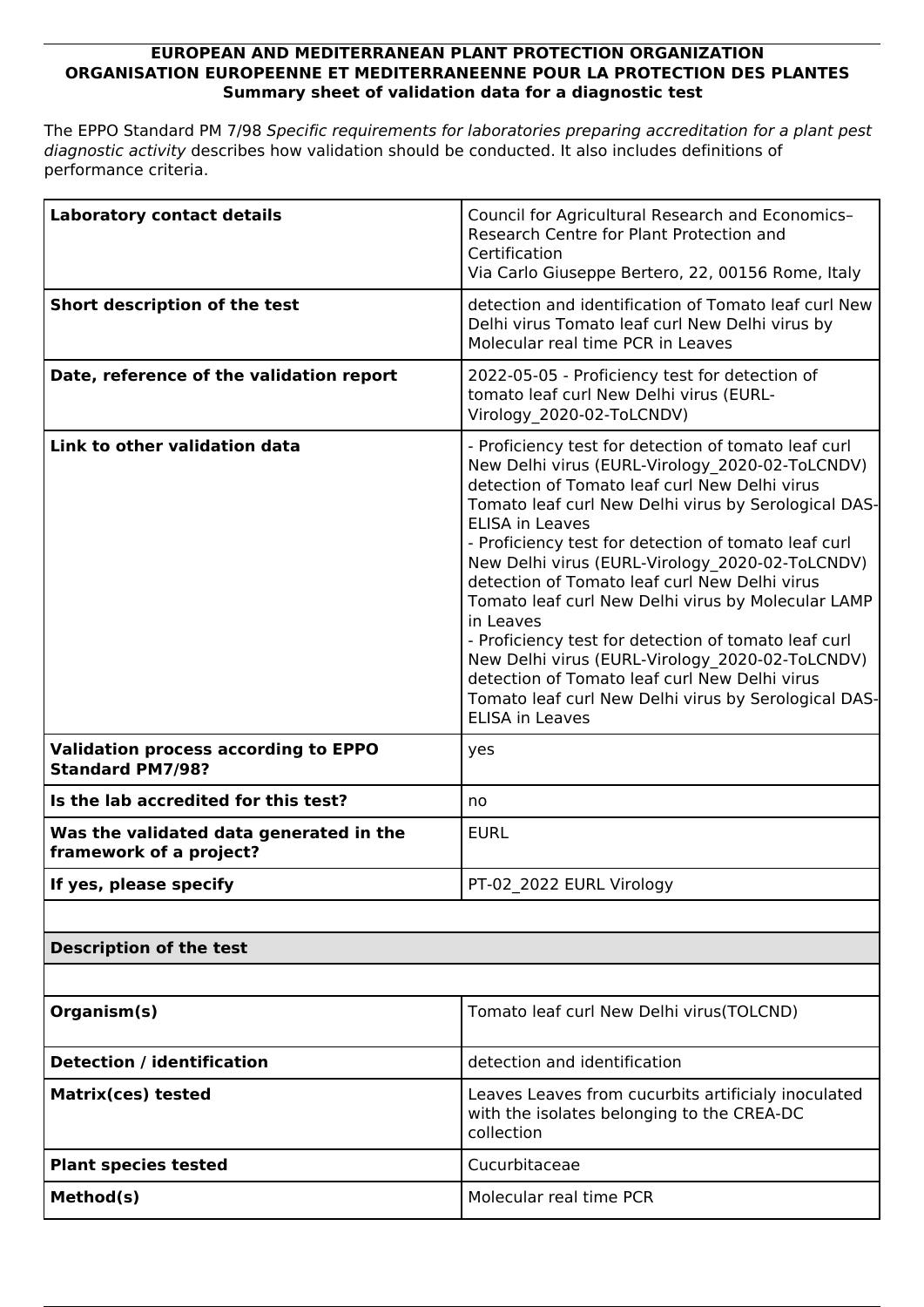| <b>Method: Molecular real time PCR</b>                                                                                                     |                                                                                                                                              |
|--------------------------------------------------------------------------------------------------------------------------------------------|----------------------------------------------------------------------------------------------------------------------------------------------|
| <b>Reference of the test description</b>                                                                                                   |                                                                                                                                              |
| As or adapted from an EPPO diagnostic<br>protocol                                                                                          | no                                                                                                                                           |
| New test being considered for inclusion in the<br>next version of the EPPO diagnostic protocol?                                            | yes                                                                                                                                          |
| As or adapted from an IPPC diagnostic<br>protocol                                                                                          | no                                                                                                                                           |
| <b>Reference of the test</b>                                                                                                               | Luigi et al., 2020                                                                                                                           |
| Is the test modified compared to the<br>reference test                                                                                     | no                                                                                                                                           |
| Kit                                                                                                                                        |                                                                                                                                              |
| Is a kit used                                                                                                                              | no                                                                                                                                           |
| <b>Other information</b>                                                                                                                   |                                                                                                                                              |
| <b>Reaction type</b>                                                                                                                       | Simplex                                                                                                                                      |
| Other details on the test                                                                                                                  |                                                                                                                                              |
| Are the performance characteristics included<br>in the EPPO diagnostic protocol?                                                           |                                                                                                                                              |
| <b>Performance Criteria:</b>                                                                                                               |                                                                                                                                              |
| Organism 1.:                                                                                                                               | <b>Tomato leaf curl New Delhi virus(TOLCND)</b>                                                                                              |
| <b>Analytical sensitivity</b>                                                                                                              |                                                                                                                                              |
| What is smallest amount of target that can be<br>detected reliably?                                                                        | $10^{\sim} - 5$                                                                                                                              |
| <b>Diagnostic sensitivity</b>                                                                                                              |                                                                                                                                              |
| <b>Proportion of infected/infested samples</b><br>tested positive compared to results from the<br>standard test, see appendix 2 of PM 7/98 | 82%                                                                                                                                          |
| <b>Standard test(s)</b>                                                                                                                    | From a comparison of samples of known status.<br>The tests was performed by three different                                                  |
| <b>Analytical specificity - inclusivity</b>                                                                                                |                                                                                                                                              |
|                                                                                                                                            | laboratories                                                                                                                                 |
| <b>Number of strains/populations of target</b><br>organisms tested                                                                         | - ToLCNDV (italian isolate 102) - ToLCNDV (Italian<br>isolate 126) - ToLCNDV isolate from DSMZ PV1109 -<br>ToLCNDV isolate from DSMZ PV1111) |
| <b>Specificity value</b>                                                                                                                   | 100%                                                                                                                                         |
| <b>Analytical specificity - exclusivity</b>                                                                                                |                                                                                                                                              |
| Number of non-target organisms tested                                                                                                      | TYLCV (M; IL); TYLCSV; TYLCThV; SLCV; WmCSV;<br>ChaYMV                                                                                       |
| <b>Specificity value</b>                                                                                                                   | 100%                                                                                                                                         |
| <b>Cross reacts with</b>                                                                                                                   |                                                                                                                                              |